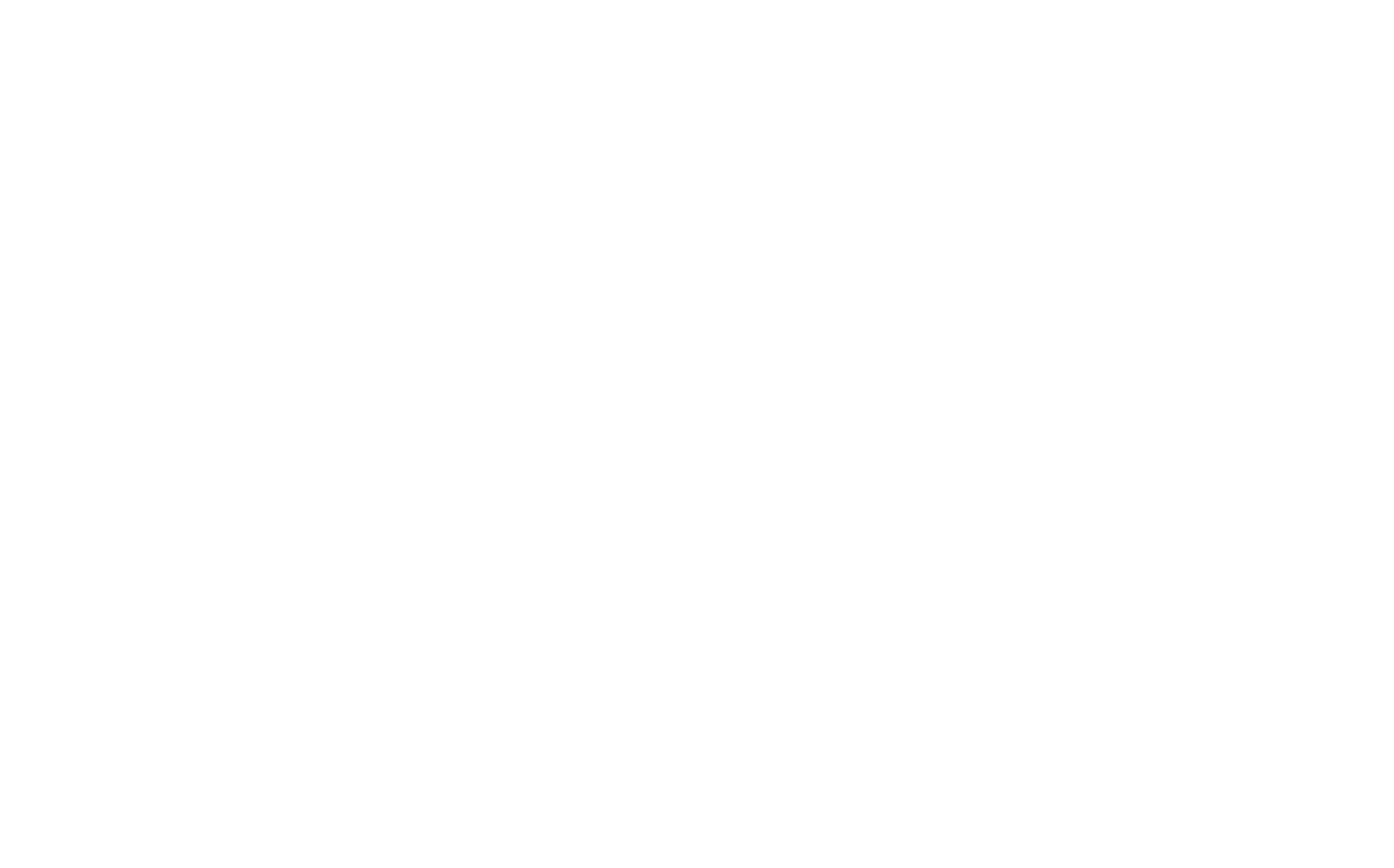## CONSEJO PROVINCIAL DE ECUCACION FECHA DE EMISION: 19/11/2021 JUNTA DE CLASIFICACION DE EDUCACION PRIMARIA

LISTADO DOC.TITULARES EN CONDICIONES DE ASCENSO POR LOCALIDAD A¥O 2022

| <sup>3</sup> Local i dad: 28 de Noviembre<br><sup>3</sup> VI CEDI RECTORES CON 3 A¥OS EN CONDI CI ONES DE ACCEDER A LA DI RECCI ON                                                                                                                                                                                                                                  |                  |                                                                                                                      |  |  |                                                                                                                                                  |                                                                                                                                 |            |              |                                                                                 |                                                                                    |  |           |                                                                                                                                                                                                                                                                                                                                                                                                              |  |
|---------------------------------------------------------------------------------------------------------------------------------------------------------------------------------------------------------------------------------------------------------------------------------------------------------------------------------------------------------------------|------------------|----------------------------------------------------------------------------------------------------------------------|--|--|--------------------------------------------------------------------------------------------------------------------------------------------------|---------------------------------------------------------------------------------------------------------------------------------|------------|--------------|---------------------------------------------------------------------------------|------------------------------------------------------------------------------------|--|-----------|--------------------------------------------------------------------------------------------------------------------------------------------------------------------------------------------------------------------------------------------------------------------------------------------------------------------------------------------------------------------------------------------------------------|--|
| Nro Apellido y Nombre Tit A.P. --- SERVICIOS DOCENTES --- ANT. CUL. RESI. M.A. ATP O.T. PUBL - ACTIVIDADES -C.C. J.E. OTRO S.D.I. PUNT. Establecimiento Titular<br>Ord                                                                                                                                                                                              |                  |                                                                                                                      |  |  |                                                                                                                                                  |                                                                                                                                 |            |              |                                                                                 |                                                                                    |  |           |                                                                                                                                                                                                                                                                                                                                                                                                              |  |
| 1 BAHAMONDE VIVIANA 9 3.40 1.20 0.40<br>2 SUAREZ RUTH DEL 9 3.20 1.50 1.20 0.75 3.00 0.50 10.00 0.20 0.10 5.50 1.00 0.05 0.10<br>3 PEREA GRACIELA 9 3.60 0.90 4.80 3.00 0.20 10.00 0.20 1.0 3.00 0.10 5.50 1.00 0.05 0.10<br>4 RODRI                                                                                                                                |                  |                                                                                                                      |  |  |                                                                                                                                                  |                                                                                                                                 |            |              |                                                                                 |                                                                                    |  |           | 3.00 36.55 ESCUELA N 67<br>36.10 ESCUELA N 32<br>3.00 35.90 ESCUELA N 32<br>3.00 34.65 ESCUELA N 32<br>3.00 33.30 ESCUELA N 32<br>28.10 ESCUELA N 32                                                                                                                                                                                                                                                         |  |
| Nro Apellido y Nombre Tit A.P. --- SERVICIOS DOCENTES --- ANT. CUL. RESI. M.A. ATP O.T. PUBL - ACTIVIDADES -C.C. J.E. OTRO S.D.I. PUNT. Establecimiento Titular<br>Ord                                                                                                                                                                                              |                  |                                                                                                                      |  |  |                                                                                                                                                  |                                                                                                                                 |            |              |                                                                                 |                                                                                    |  | ALDP GRAL |                                                                                                                                                                                                                                                                                                                                                                                                              |  |
| BARRERA ANALIA<br>2 TACTACA ROSANA<br>3 FERREYRA NORA<br>4 MAMANI MARIA<br>5 GALVAN SAMANTA<br>6 MANSILLA NORMA<br>BEJARANO MIRTA<br>8 CAMPANELLO PATRICIA<br>9 CARRIZO CRISTINA<br>10 CHOQUE I SABEL<br>11 AGUERO DI AZ LAURA<br>12 SOLORZA KARINA NOEMI<br>13 MILLICAY SONIA DEL<br>14 SOTO OSVALDO CARMEN<br>15 JUANI RAMONA CANDIDA<br>16 ALCARAZ VICTOR HUGO 9 | 9 0.60 4.80 0.30 | 3.00<br>3.80<br>5.20<br>2.60<br>4.40<br>4.20<br>5.00<br>5.00<br>3.80<br>4.80<br>3.80<br>3.40<br>2.80<br>4.40<br>5.20 |  |  | 3.00<br>3.00 0.20 10.00 0.50<br>3.00<br>3.00<br>3.00<br>$3.00$<br>$3.00$<br>3.00<br>3.00<br>3.00<br>3.00<br>3.00<br>3.00<br>3.00<br>3.00<br>3.00 | 10.00<br>10.00<br>10.00<br>10.00<br>10.00<br>10.00<br>10.00<br>10.00<br>10.00<br>10.00<br>10.00<br>10.00 0.60<br>10.00<br>10.00 | 10.00 1.00 | 0.10<br>0.10 | 7.00<br>4.00 0.50<br>1.25<br>3.50<br>1.50<br>$0.10$ 1.50<br>1.00<br>$0.10$ 1.00 | 0.15<br>0.05<br>0.10<br>0.05<br>0.15<br>$0.05$ 0.10<br>0.10<br>0.10<br>$0.15$ 0.10 |  |           | 2.00 34.00 ESCUELA N 67<br>3.00 34.00 ESCUELA N 32<br>3.00 31.60 ESCUELA N 50<br>3.00 31.10 ESCUELA N 32<br>2.00 30.90 ESCUELA N 32<br>3.00 30.85 ESCUELA N 50<br>3.00 30.80 ESCUELA N 67<br>3.00 30.10 ESCUELA N 67<br>3.00 30.05 ESCUELA N 50<br>3.00 29.95 ESCUELA N 32<br>3.00 29.95 ESCUELA N 67<br>3.00 28.80 ESCUELA N 32<br>3.00 28.60 ESCUELA N 32<br>3.00 28.50 ESCUELA N 67<br>27.75 ESCUELA N 67 |  |

## PAGINA: 1<br>FECHA DE EMISION: 19/11/2021